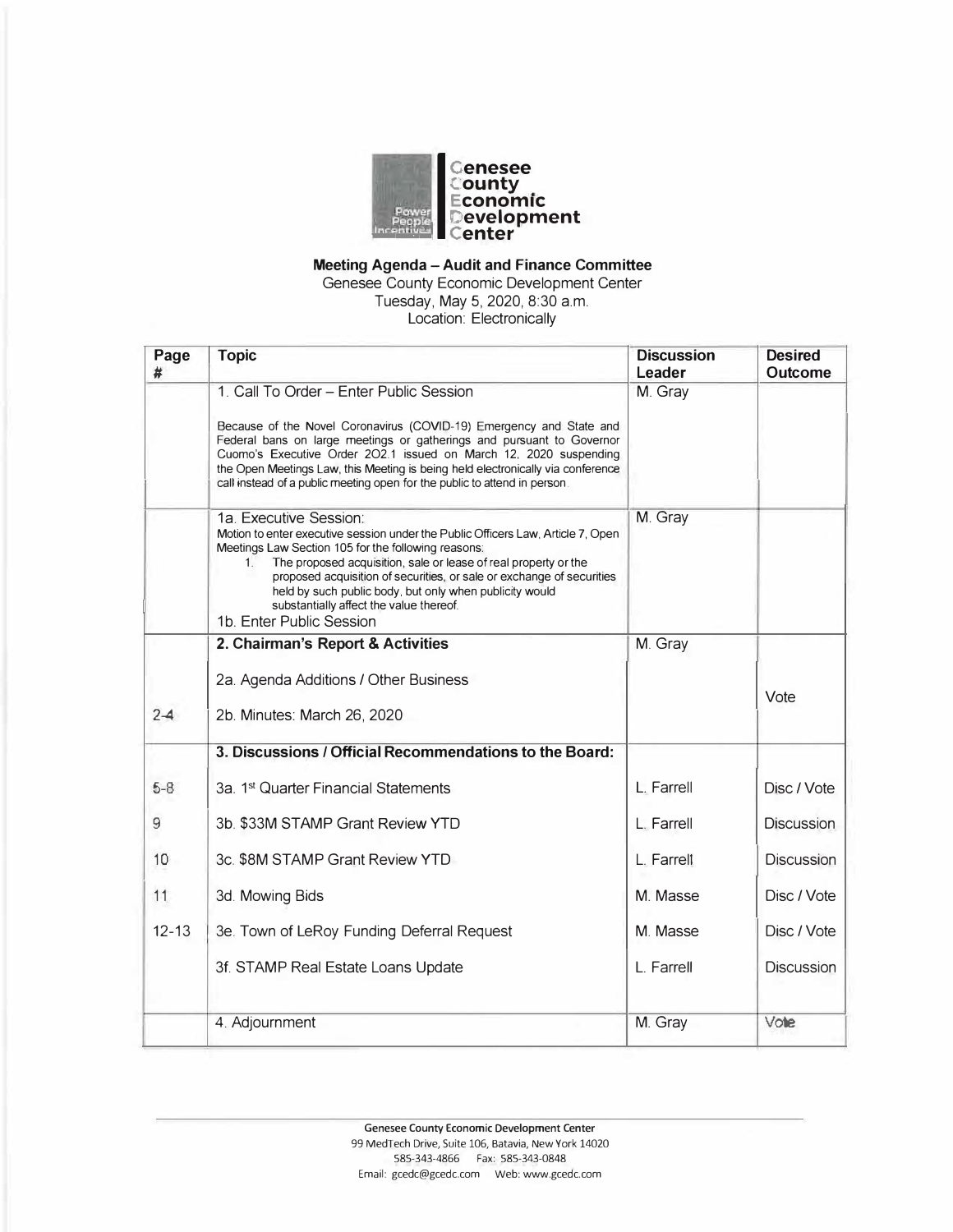

# **GCEDC Audit & Finance Committee Meeting Thursday, March 26th, 2020 Locations: Electronically 3:00 p.m.**

# **MINUTES**

# **ATTENDANCE**

| Committee Members: | M. Gray, P. Battaglia, T. Bender, A. Young                                  |
|--------------------|-----------------------------------------------------------------------------|
| Staff:             | L. Farrell, M. Masse, L. Casey, P. Kennett, J. Krencik, C. Suozzi, S. Hyde  |
| Guests:            | D. Cunningham (GGLDC Board Member), T. Felton (GGLDC Board Member),         |
|                    | David Brownell (Mostert, Manzanero & Scott, LLP), R. Gaenzle (Harris Beach) |

Absent:

# **1. CALL TO ORDER/ ENTER PUBLIC SESSION**

M. Gray called the meeting to order at 3:00 p.m. via conference call.

Because of the Novel Coronavirus (COVID-19) Emergency and State and Federal bans on large meetings or gatherings and pursuant to Governor Cuomo's Executive Order 202.1 issued on March 12, 2020 suspending the Open Meetings Law, this Meeting is being held electronically via conference call instead of a public meeting open for the public to attend in person.

# **1a. Executive Session:**

T. Bender made a motion to enter executive session at 3:01 p.m. under the Public Officers Law, Article 7, Open Meetings Law Section 105 for the following reasons, seconded by A. Young and approved by all members present:

·'The medical, financial, credit or employment history of a particular person or corporation, or matters leading to the appointment, employment, promotion, demotion, discipline, suspension, dismissal or removal of a particular person or corporation."

**1b. Re-Enter Public Session** - P. Battaglia made a motion to enter back into public session at 3:10 p.m., seconded by T. Bender and approved by all members present.

L. Farrell, M. Masse, L. Casey, P. Kennett, J. Krencik, C. Suozzi, and S. Hyde joined the meeting at 3: 10 p.m.

D. Brownell left the meeting at 3:10 p.m.

# **2. CHAIRMAN'S REPORT & ACTIVITIES:**

**2a. Agenda Additions / Other Business - Nothing at this time.** 

# **3. DISCUSSIONS / OFFICIAL RECOMMENDATIONS OF THE COMMITTEE:**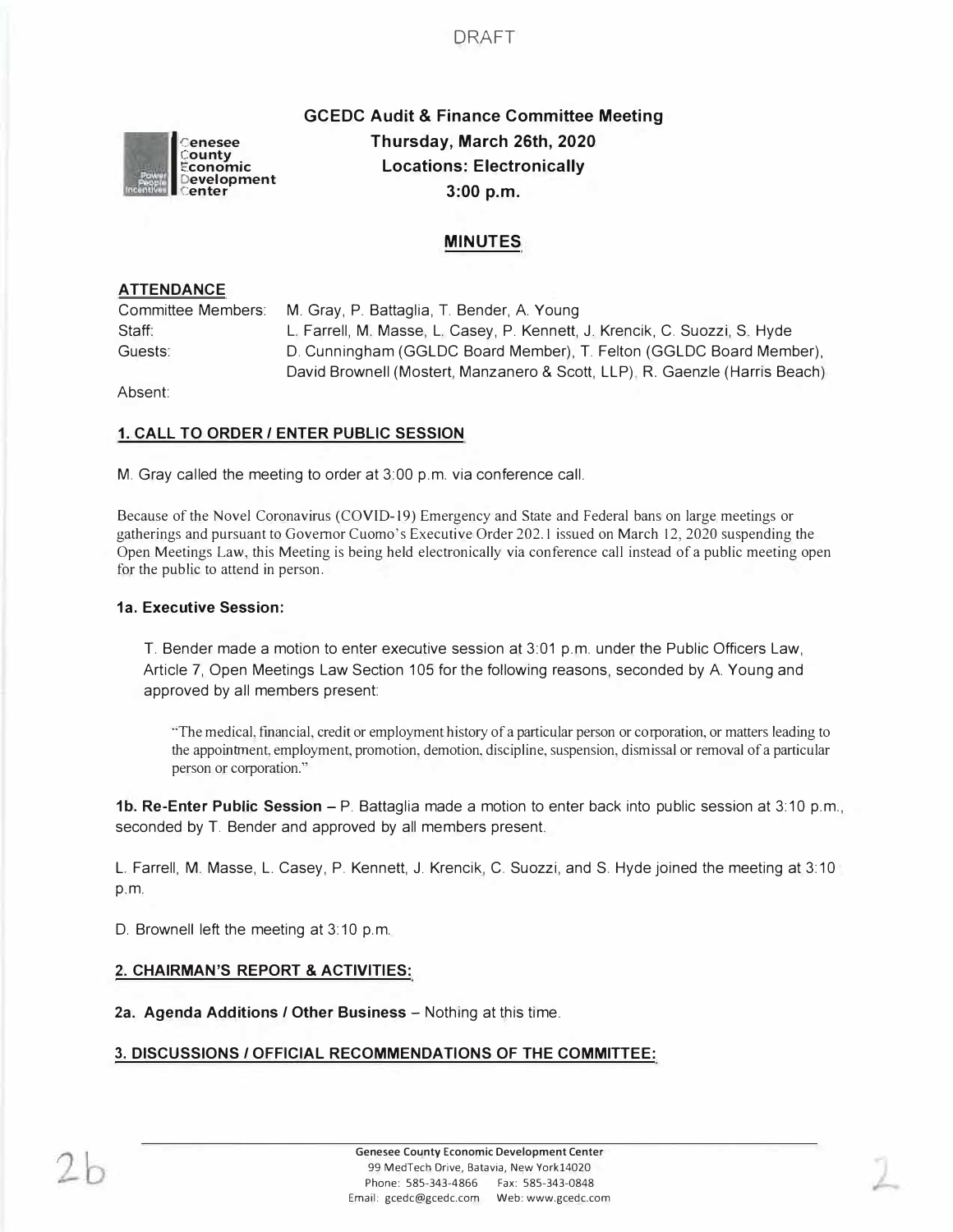3a. 12/31/2019 Audit - M. Gray shared that David Brownell of Mostert, Manzanero & Scott, LLP reviewed the audit with the committee and answered questions in regard to the audit. L. Farrell stated that the management letter states that no material deficiencies in internal controls were identified during the audit. It is their opinion that the audited financial statements present fairly, in all material respects, the financial position of the GCEDC as of December 31, 2019 in accordance with accounting principles generally accepted in the United States of America.

P. Battaglia made a motion to recommend to the full Board the approval of the 12/31/2019 Audit; the motion was seconded by A. Young. Roll call resulted as follows:

| P. Battaglia | - Yes |
|--------------|-------|
| M. Gray      | - Yes |
| T. Bender    | - Yes |
| A. Young     | - Yes |

## The item was approved as presented.

Prior to discussion of agenda item 3b, M. Gray recused himself and left the conference call. M. Gray stated that he would not participate in the discussion due to a conflict of interest as the co-owner of a company that has a loan with the GGLDC. The Deferral & Extension of Loans topic is on both the EDC and LDC agendas for discussion.

3b. Deferral & Extension of Loans - Regarding the current situation regarding COVID-19, the GCEDC should consider a deferment of principal and interest on loans for a six-month period, at which time normal principal and interest payments will resume. The amortization of the loan will be extended by that six-month deferral period.

The Committee points of discussion:

- 1. Any company with an existing loan with the GCEDC must request a loan deferment and quantify economic injury due to COVID-19.
- 2. GCEDC staff determines, as requests are received, if the company qualifies for a loan deferment not to exceed 6 months.
- 3. Not openly marketed in the community.

A. Young made a motion to recommend to the full Board that 1) any company with an existing loan with the GCEDC must request a loan deferment and quantify economic injury due to COVID-19 and 2) staff is authorized to determine, as requests are received, if the company qualifies for a loan deferment not to exceed 6 months; the motion was seconded by T. Bender. Roll call resulted as follows:

| P. Battaglia | Yes.     |
|--------------|----------|
| M. Gray      | - Absent |

- T. Bender  $-Yes$
- A. Young  $-Yes$

# The item was approved as presented.

M. Gray rejoined the meeting at 3.33 p.m.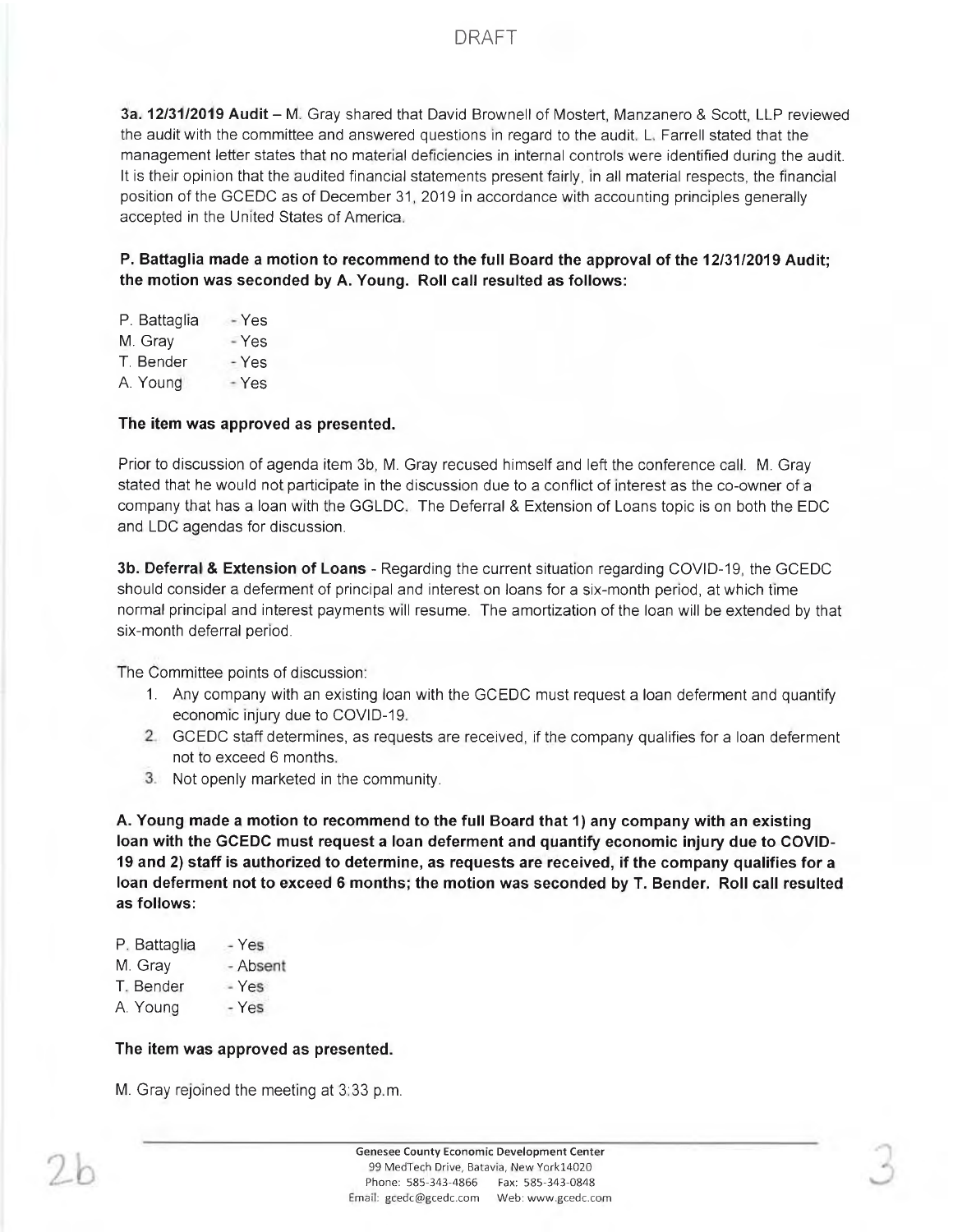# 4. ADJOURNMENT

As there was no further business, A. Young made a motion to adjourn at 3:33 p.m., seconded by P. Battaglia and passed unanimously.

26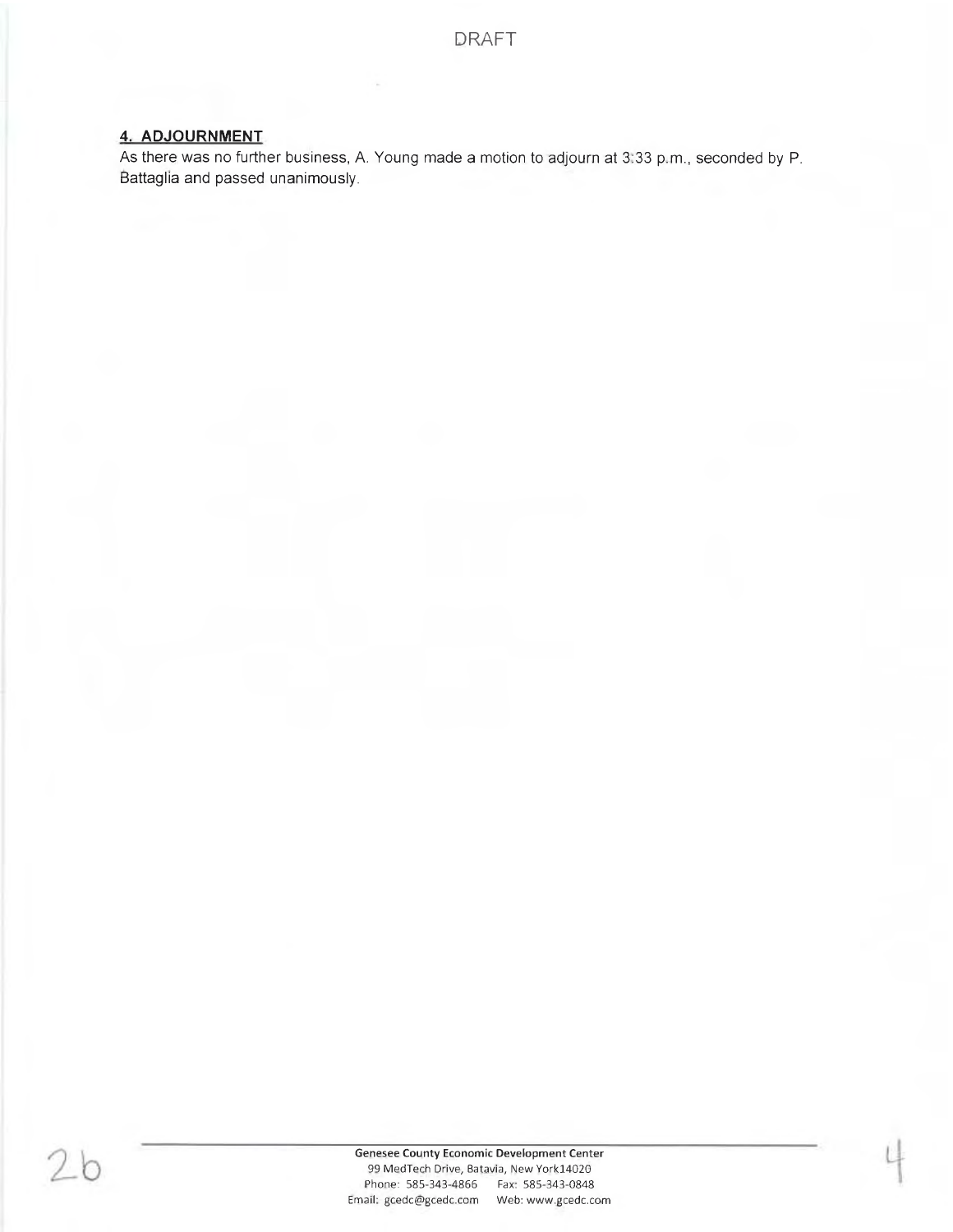# DRAFT

### **Genesee County Economic Development Center** Dashboard - For the Three Month Period Ended 3/31/20 **Balance Sheet - Accrual Basis**

|                                                                     |   | Three Month     |             |
|---------------------------------------------------------------------|---|-----------------|-------------|
|                                                                     |   | Period Ended    | [Per Audit] |
|                                                                     |   | 3/31/20         | 12/31/19    |
| <b>ASSETS:</b>                                                      |   |                 |             |
| Cash - Unrestricted (1)                                             | s | 1,596,320 \$    | 1,409,323   |
| Cash - Restricted $(A)(2)$                                          |   | 12,746,344      | 13,742,990  |
| Cash - Reserved (B)                                                 |   | 789,434         | 788,561     |
| Cash - Subtotal                                                     |   | 15,132,098      | 15,940,874  |
| Grants Receivable (3)                                               |   | 186.092         | 386,091     |
| Accts Receivable- Current (4)                                       |   | 394,848         | 397.089     |
| Deposits                                                            |   | 2.832           | 2,832       |
| Prepaid Expense(s) (5)                                              |   | 2,542           | 33,355      |
| Loans Receivable - Current                                          |   | 56,244          | 51,450      |
| <b>Total Current Assets</b>                                         |   | 15,774,656      | 16,811,691  |
| Land Held for Dev. & Resale (6)                                     |   | 14,156,249      | 13,886,275  |
| Furniture, Fixtures & Equipment                                     |   | 67,982          | 67,982      |
| Total Property, Plant & Equip.                                      |   | 14,224,231      | 13,954,257  |
| <b>Less Accumulated Depreciation</b>                                |   | (67, 934)       | (67, 917)   |
| Net Property, Plant & Equip.                                        |   | 14,156,297      | 13,886,340  |
| Accts Receivable- Non-current (7)                                   |   | 539,295         | 559,295     |
| Loans Receivable- Non-current (Net of \$47,429 Allow, for Bad Debt) |   | 295,675         | 309,788     |
| <b>Other Assets</b>                                                 |   | 834,970         | 869,083     |
| <b>TOTAL ASSETS</b>                                                 |   | 30,765,923      | 31,567,114  |
| <b>DEFERRED OUTFLOWS OF RESOURCES</b>                               |   |                 |             |
| Deferred Pension Outflows (12)                                      |   | 160,725         | 160,725     |
| <b>Deferred Outflows of Resources</b>                               |   | 160,725         | 160,725     |
| <b>LIABILITIES:</b>                                                 |   |                 |             |
| Accounts Payable (8)                                                |   | 18,692          | 927,789     |
| Loan Payable - Genesee County - Current (9)                         |   | 290,000         | 285,000     |
| <b>Accrued Expenses</b>                                             |   | 779             | 12,608      |
| Unearned Revenue (10)                                               |   | 10,408,729      | 10,408,563  |
| <b>Total Current Liabilities</b>                                    |   | 10,718,200      | 11,633,960  |
| Loans Payable - ESD (11)                                            |   | 5,196,487       | 5.196.487   |
| Loan Payable - Genesee County - Noncurrent (9)                      |   | 3.425,000       | 3,715,000   |
| Aggregate Net Pension Liability (12)                                |   | 199,875         | 199,875     |
| <b>Total Noncurrent Liabilities</b>                                 |   | 8,821,362       | 9,111,362   |
| <b>TOTAL LIABILITIES</b>                                            |   | 19,539,562      | 20,745,322  |
| DEFERRED INFLOWS OF RESOURCES                                       |   |                 |             |
| Deferred Pension Inflows (12)                                       |   | 109.989         | 109,989     |
| <b>Deferred Inflows of Resources</b>                                |   | 109,989         | 109,989     |
| <b>NET ASSETS</b>                                                   | s | 11,277,097<br>S | 10,872,528  |

# **Significant Events:**

1. Unrestricted Cash - Collected \$200K National Grid Grant in 1st quarter.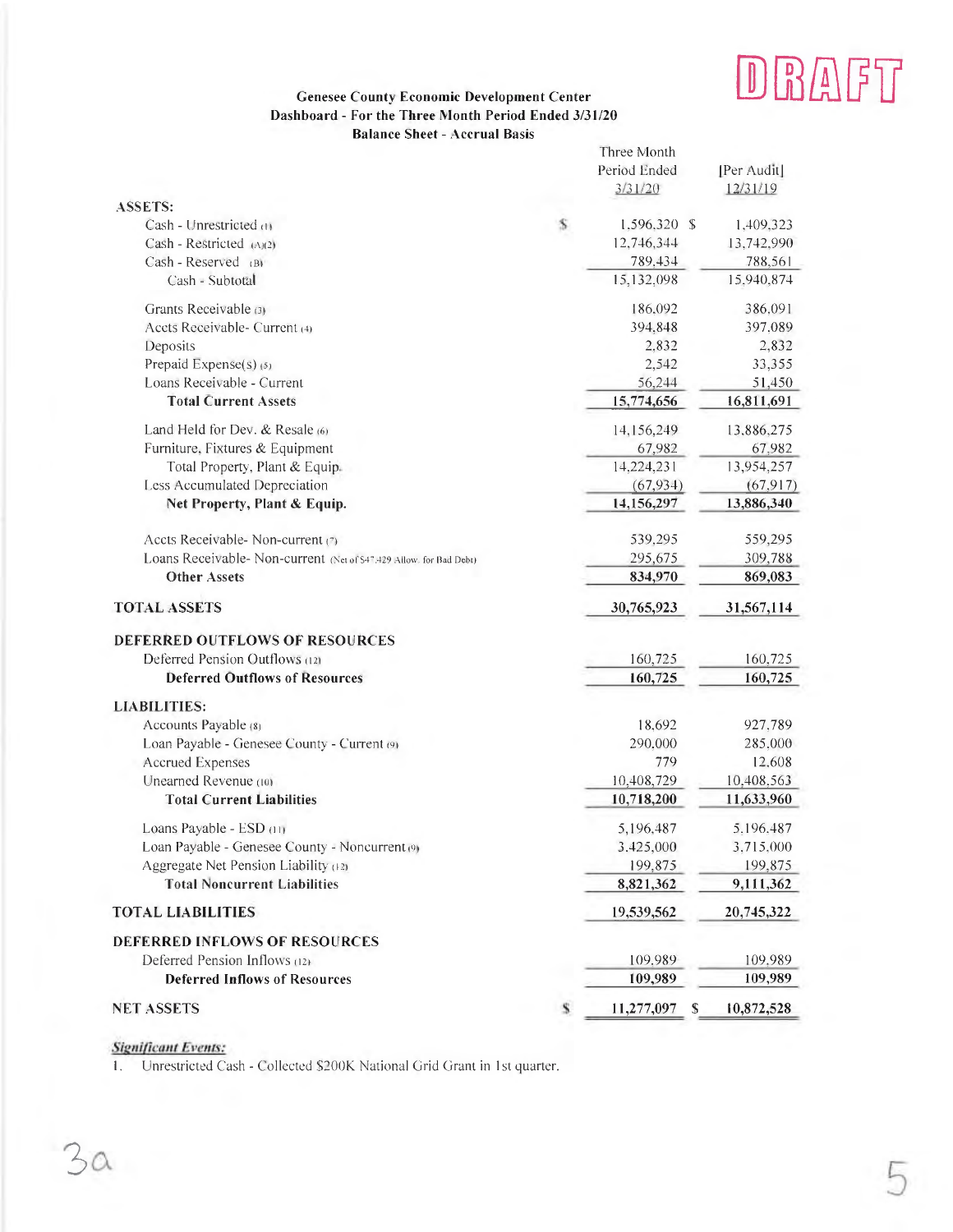

- 2. Restricted Cash ESD deposited \$4M into an imprest account related to the \$8M STAMP grant in November 2019 and \$15.1M into an imprest account related to the \$33M STAMP grant in January 2018. Expenditures out of these accounts are pre-authorized by ESD. In May 2018, the County remitted \$4M to the GCEDC per a Water Supply Agreement, to be put towards water improvements located in the Town of Alabama and the Town of Pembroke and other Phase II improvements as identified by the County. These funds are being used to pay qualifying expenditures,
- $\mathfrak{X}$ Grants Receivable - Decreased due to receipt of funds from National Grid as reimbursement for STAMP expenses.
- Accounts Receivable (Current) Econ. Dev. Program Support Grant; MedTech Centre Property Management; termed out 4. Project Origination Fees from Rochester Gas & Electric and HP Hood to be collected in the next 12 months.
- 5. Prepaid Expense(s) Life insurance, long-term and short-term disability.
- 6. Land Held for Dev. & Resale Additions are related to STAMP development costs.
- $7.$ Accounts Receivable - Non-current - Termed out Project Origination Fees from HP Hood that will not be collected within 12 months of the Balance Sheet date.
- 8. Accounts Payable - e3communications expenses and unpaid 2019 expenses.
- 9. Loan Payable - Genesee County (Current & Noncurrent) - Per a Water Supply Agreement with Genesee County, the County remitted \$4M to the GCEDC to put towards water improvements located in the Town of Alabama and the Town of Pembroke and other Phase II improvements as identified by the County. GCEDC will make annual payments to the County of \$448,500 beginning in January 2020.
- 10. Unearned Revenue Genesee County contribution received in advance; Funds received from municipalities to support park development; Funds received from National Fuel to support workforce development; ESD Grant funds to support STAMP development, not actually earned until eligible expenditures are incurred.
- 11. Loans Payable ESD Loans from ESD to support STAMP land acquisition and related soft costs.
- 12. Deferred Pension Outflows / Aggregate Net Pension Liability / Deferred Pension Inflows Accounts related to implementation of GASB 68.
- Restricted Cash = Municipal Funds, RLF #2 Funds, Grant Funds Received in Advance. (A)
- $(B)$ Reserved Cash = RLF #1 Funds (defederalized)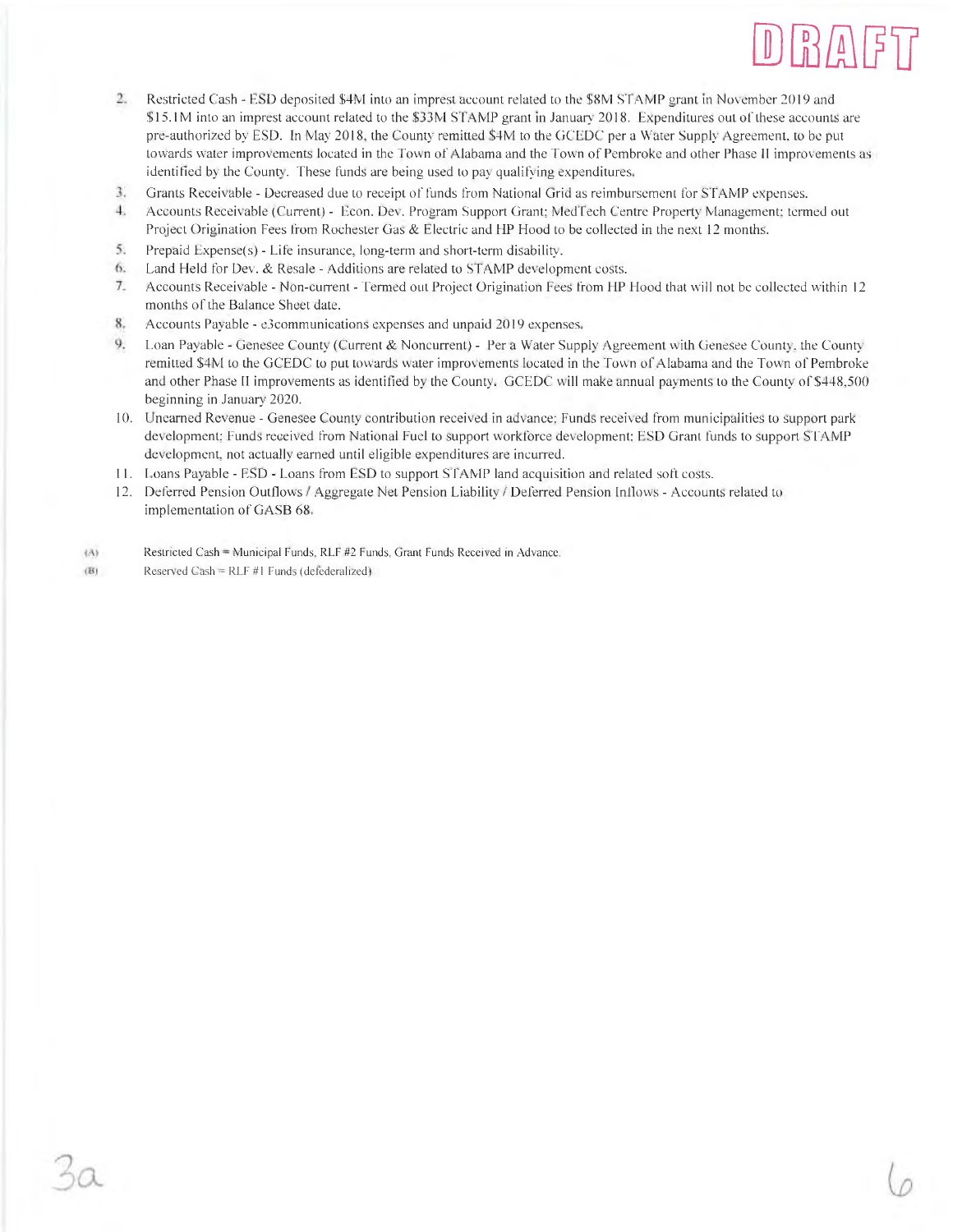# **BAFT**  $|\mathbb{U}|$

### **Genesee County Economic Development Center** Dashboard - For the Three Month Period Ended 3/31/20 Profit & Loss - Accrual Basis

|                                              |              |                 |                |                | 2020                  | 2020           |
|----------------------------------------------|--------------|-----------------|----------------|----------------|-----------------------|----------------|
|                                              |              | Month to Date   |                | YID            | <b>Board Approved</b> | YTD%           |
|                                              | 3/31/20      | 3/31/19         | 2020           | 2019           | Budget                | of Budget      |
| <b>Operating Revenues:</b>                   |              |                 |                |                |                       |                |
| Genesee County<br>s.                         | 58.378 %     | 58.378 \$       | 58.378 \$      | 58.378 \$      | 233,513               | $25\%$         |
| Fees - Projects                              | 16,000       | 160,198         | 16,000         | 160,198        | 392,000               | $4\%$          |
| Fees - Services                              | 20.121       | 20,061          | 20, 121        | 20.061         | 80.483                | 25%            |
| Interest Income on Loans                     | 1.022        | 942             | 1,022          | 942            | 3.877                 | 26%            |
| Rent                                         | 600          | 600             | 600            | 600            | 23,995                | $3\%$          |
| Common Area Fees - Parks                     | 300          | c               | 300            | ź.             |                       | N/A            |
| Grants (1)                                   | 584.913      | 289,693         | 584,913        | 289.693        | 26,022,377            | $2\%$          |
| GGLDC Grant-Econ. Dev. Program Support       | 75,000       | 75,000          | 75.000         | 75,000         | 300,000               | 25%            |
| GCFC Grant - Econ. Dev. Program Support      |              | i.              | $\overline{a}$ | ÷.             | 50,000                | $0^{0/6}$      |
| $BP2$ Revenue                                | ×.           | 402             |                | 402            | 2,698                 | $0\%$          |
| Other Revenue                                | 5.559        | 4,831           | 5,559          | 4.831          | 5.000                 | 111%           |
| <b>Total Operating Revenues</b>              | 761,893      | 610.105         | 761,893        | 610,105        | 27, 113, 943          | $3\%$          |
| <b>Operating Expenses</b>                    |              |                 |                |                |                       |                |
| General & Admin                              | 325,665      | 321,356         | 325.665        | 321.356        | 1,379,649             | 24%            |
| Professional Services                        | 4.617        | 4.895           | 4,617          | 4.895          | 96.000                | $5\%$          |
| Site Maintenance/Repairs                     | 1.217        | 1,170           | 1.217          | 1.170          | 17,000                | $7\frac{0}{0}$ |
| Property Taxes/Special District Fees         | 2,533        | 2,951           | 2.533          | 2.951          | 11.890                | 21%            |
| PIF Expense                                  | 28,410       | 14,714          | 28.410         | 14,714         | 93,824                | 30%            |
| CBA Pass Through                             | ÷            | 205,125         | ç              | 205,125        | $\sim$                | N/A            |
| Site Development Expense                     | 1.475        | 18,389          | 1.475          | 18.389         | 2,501,475             | $0\%$          |
| Real Estate Development (2)                  | 269,974      | 67,202          | 269.974        | 67,202         | 25,642,025            | $1\%$          |
| <b>Balance Sheet Absorption</b>              | (269, 974)   | (67, 202)       | (269, 974)     | (67, 202)      |                       | N/A            |
| <b>Total Operating Expenses</b>              | 363,917      | 568.600         | 363,917        | 568,600        | 29,741,863            | $1\%$          |
| <b>Operating Revenue (Expense)</b>           | 397,976      | 41,505          | 397,976        | 41,505         | (2,627,920)           |                |
| Non-Operating Revenue (Expense)              |              |                 |                |                |                       |                |
| Other Interest Income                        | 6,593        | 6.693           | 6,593          | 6.693          | 5,000                 | 132%           |
| Econ. Dev. Loan Fund (LDC/County)            |              | (233, 764)      |                | (233, 764)     |                       | N/A            |
| <b>Total Non-Operating Revenue (Expense)</b> | 6,593        | (227, 071)      | 6,593          | (227, 071)     | 5,000                 | 132%           |
| <b>Change in Net Assets</b>                  | 404,569      | (185, 566)      | 404,569        | $(185, 566)$ S | (2,622,920)           |                |
| <b>Net Assets - Beginning</b>                | 10,872,528   | 10,715,761      | 10,872,528     | 10,715,761     |                       |                |
| Net Assets - Ending<br>S                     | 11,277,097 S | $10,530,195$ \$ | 11,277,097 S   | 10,530,195     |                       |                |

#### **Significant Events:**

1. Grants - \$448K Community Benefit Agreement payment dedicated to STAMP by sourcing debt service payments to the County; PIF from RJ Properties (Liberty Pumps) supports Apple Tree Acres Infrastructure improvements; PIF from Yancey's Fancy supports Infrastructure Fund Agreement with the Town of Pembroke: ESD \$33M & \$8M Grants support STAMP engineering, environmental, legal, infrastructure, etc. 2. Real Estate Development Costs - Includes STAMP development costs.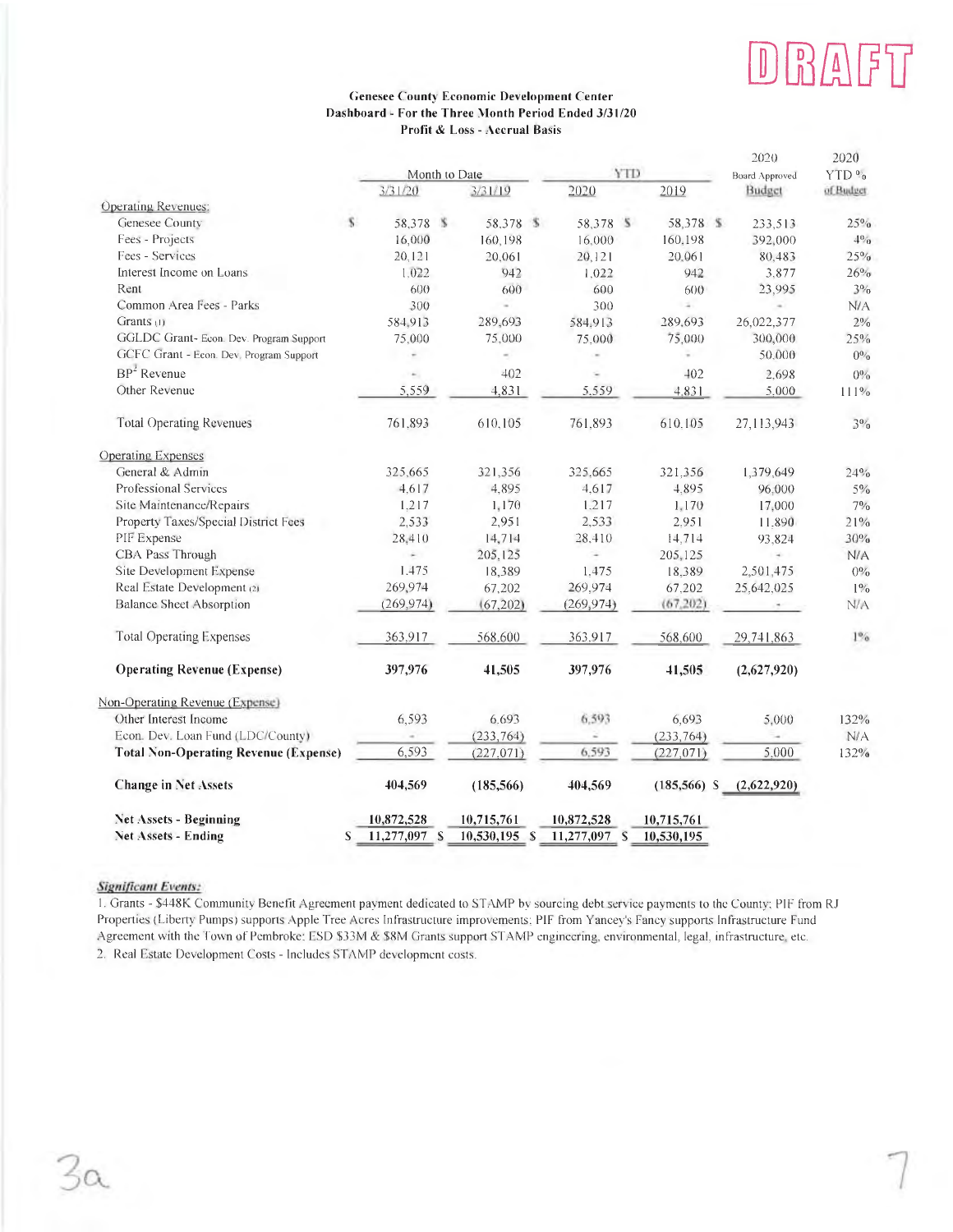# **Genesee County Economic Development Center** Dashboard - For the Three Month Period Ended 3/31/20 **Statement of Cash Flows**



|                                                                                            |    | Three Month<br>Period Ended<br>3/31/20 | <b>YTD</b> |
|--------------------------------------------------------------------------------------------|----|----------------------------------------|------------|
| CASH FLOWS USED BY OPERATING ACTIVITIES:                                                   |    |                                        |            |
| Genesee County                                                                             | S  | 77,837 \$                              | 77,837     |
| Fees - Projects                                                                            |    | 25,000                                 | 25,000     |
| Fees - Services                                                                            |    | 20,061                                 | 20,061     |
| Interest Income on Loans                                                                   |    | 678                                    | 678        |
| Rent                                                                                       |    | 600                                    | 600        |
| Common Area Fees - Parks                                                                   |    | 300                                    | 300        |
| Grants                                                                                     |    | 776,963                                | 776,963    |
| GGLDC Grant - Economic Development Program Support                                         |    | 75,000                                 | 75,000     |
| Other Revenue                                                                              |    | 5,559                                  | 5,559      |
| Repayment of Loans                                                                         |    | 9,319                                  | 9,319      |
| General & Admin Expense                                                                    |    | (310, 237)                             | (310, 237) |
| Professional Services                                                                      |    | (5,267)                                | (5,267)    |
| Site Maintenance/Repairs                                                                   |    | (1,217)                                | (1,217)    |
| Site Development                                                                           |    | (696, 247)                             | (696, 247) |
| Property Taxes/Special District Fees                                                       |    | (2, 533)                               | (2, 533)   |
| PIF Expense                                                                                |    | (28, 410)                              | (28, 410)  |
| Improv/Additions/Adj to Land Held for Development & Resale                                 |    | (482, 656)                             | (482, 656) |
| Net Cash Used By Operating Activities                                                      |    | (535, 250)                             | (535, 250) |
| CASH FLOWS USED BY NONCAPITAL FINANCING ACTIVITIES:<br>Principal Payments on Loan          |    | (285,000)                              | (285,000)  |
| Net Cash Used By Noncapital Financing Activities                                           |    | (285,000)                              | (285,000)  |
| CASH FLOWS PROVIDED BY INVESTING ACTIVITIES:<br>Interest Income (Net of Remittance to ESD) |    | 11,474                                 | 11,474     |
| Net Change in Cash                                                                         |    | (808, 776)                             | (808, 776) |
| Cash - Beginning of Period                                                                 |    | 15,940,874                             | 15,940,874 |
| Cash - End of Period                                                                       | S  | 15,132,098 \$                          | 15,132,098 |
| RECONCILIATION OF NET OPERATING REVENUE TO NET<br>CASH USED BY OPERATING ACTIVITIES:       |    |                                        |            |
| <b>Operating Revenue</b>                                                                   | \$ | 397,976 \$                             | 397,976    |
| <b>Depreciation Expense</b>                                                                |    | 17                                     | 17         |
| Decrease in Operating Accounts/Grants Receivable                                           |    | 220,342                                | 220,342    |
| Decrease in Prepaid Expenses                                                               |    | 30.813                                 | 30,813     |
| Decrease in Loans Receivable                                                               |    | 9.319                                  | 9.319      |
| Increase in Land Held for Development & Resale                                             |    | (269, 974)                             | (269, 974) |
| Decrease in Operating Accounts Payable                                                     |    | (912,080)                              | (912,080)  |
| Decrease in Accrued Expenses                                                               |    | (11,829)                               | (11, 829)  |
| Increase in Unearned Revenue                                                               |    | 166                                    | 166        |
| Total Adjustments                                                                          |    | (933, 226)                             | (933, 226) |
| Net Cash Used By Operating Activities                                                      |    | $(535, 250)$ \$                        | (535, 250) |
|                                                                                            |    |                                        |            |

8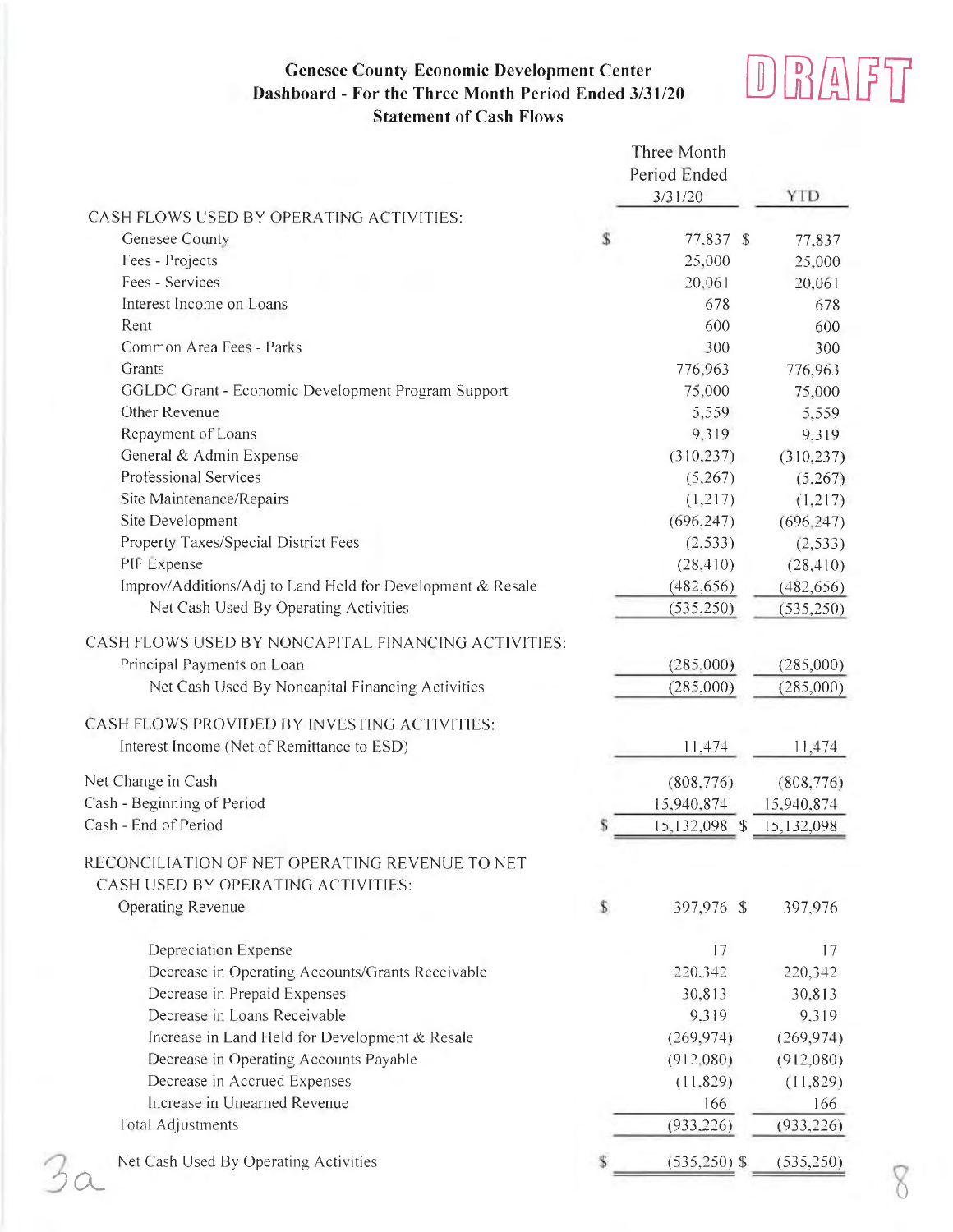\$33M STAMP Grant Activity Review YTD

36

|                                           | GURFs #1-13<br>Draws #1-13                                     | GURF #14  | GURF #15                                                           | RF #16<br>5           | NYISO Refund  | GURF #17                     | GURF #18     | GURF #19  | GURF #20                                 | GURF #21  | GURF #22   | GURF #23   |
|-------------------------------------------|----------------------------------------------------------------|-----------|--------------------------------------------------------------------|-----------------------|---------------|------------------------------|--------------|-----------|------------------------------------------|-----------|------------|------------|
| <b>Total Draw Amount</b>                  | \$4,899,065.32                                                 |           |                                                                    |                       | Rec'd 6 26.19 |                              |              |           |                                          |           |            |            |
| Total GURF Amount                         | \$6,141,053.97 \$152,946.26                                    |           | 327,578.94                                                         | 005.65<br><b>\$36</b> |               | \$ (18,793.00) \$ 183,031.47 | \$123,638.96 |           | $$122,263.51$ $$218,737.45$ $$31,764.00$ |           | \$9,310.23 | \$9,725.00 |
| Date of ESD request:                      |                                                                | 4/8/2019  | 5/9/2019                                                           | 72019<br>67)          |               | 7/15/2019                    | 8/15/2019    | 9/26/2019 | 11/8/2019                                | 1/16/2020 | 3/2/2020   | 4/29/2020  |
| Date ESD funds were Approved:             |                                                                | 4/12/2019 | 5/13/2019                                                          | /2019<br>6/17         |               | 7/18/2019                    | 8/28/2019    | 10/3/2019 | 11/26/2019                               | 1/27/2020 | 3/4/2020   |            |
| Cumulative Amount of Grant Funds Expended | Grant Amount<br>Grant Balance Remaining:<br>Request in Process |           | (12,554,602.76)<br>[9.725,00]<br>33,000,000.00<br>\$ 20,435,672.24 |                       |               |                              |              |           |                                          |           |            |            |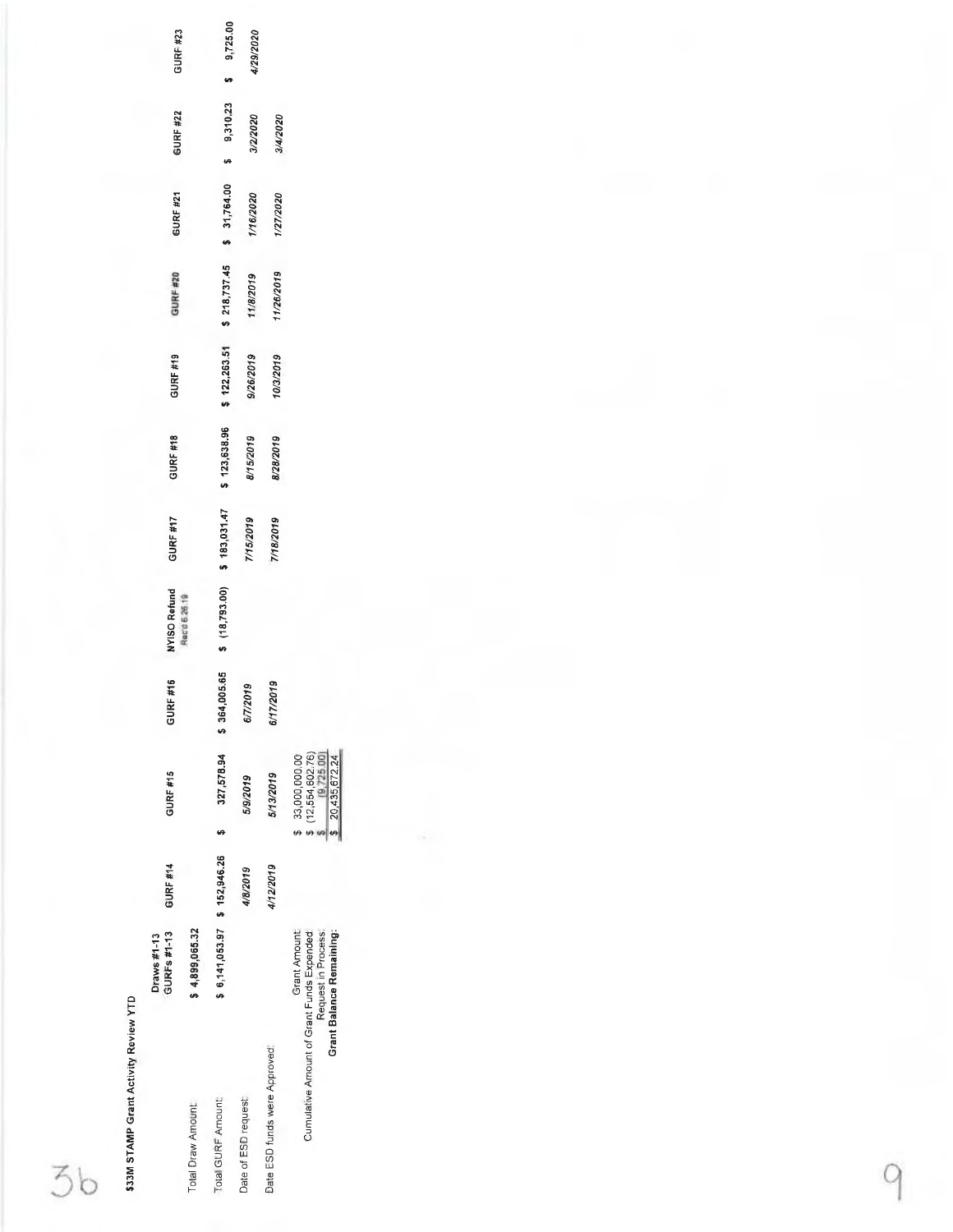\$8M STAMP Grant Activity Review YTD

 $3c$ 

| į,<br>3 |
|---------|
| ŭ       |
| 1       |
|         |

Date of ESD Request:

Date ESD Approved Release of Funds:

Cumulative Amount of Grant Funds Expended: **Grant Balance Remaining:** Request In Process: Grant Amount:

 $\frac{(559,985.76)}{6,176,944.38}$ 

 $\frac{1}{2}$ 

| 559,985.76    | 4/29/20  |          |                                |
|---------------|----------|----------|--------------------------------|
| 209,173.81    | 3/2/20   | 3/5/20   |                                |
| 510,500.61    | 1/15/20  | 1/21/20  | (1,263,069.86)<br>8,000,000.00 |
|               |          |          |                                |
| 543,395.44 \$ | 12/11/19 | 12/13/19 |                                |
| S             |          |          |                                |

GURF<sub>#4</sub>

GURF<sub>#3</sub>

GURF #2

GURF #1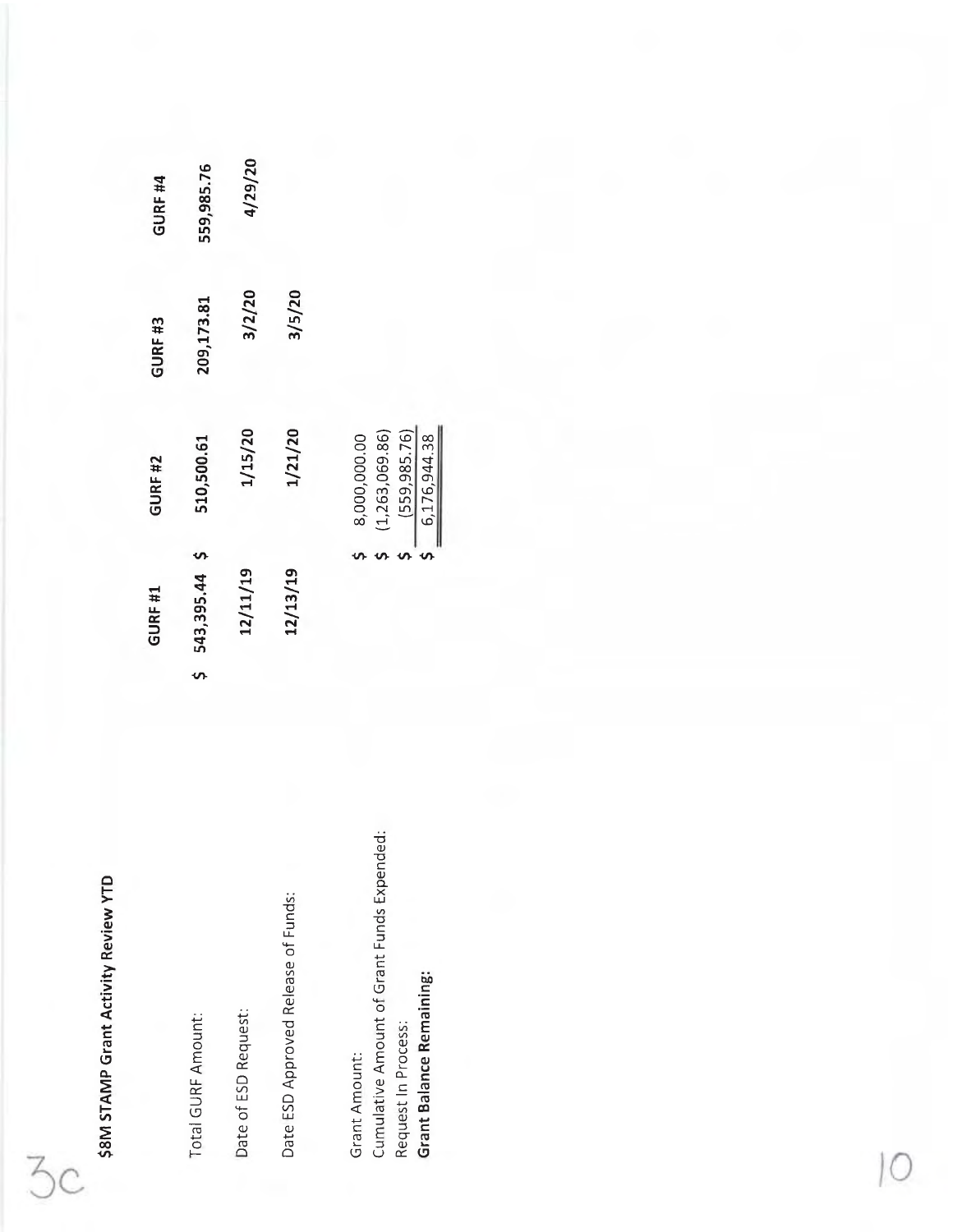# **Mark Masse**

# **GCEDC Audit & Finance Committee**

# May 5, 2020

### Approval of mowing contract for GCEDC properties

Discussion: The GCEDC asked four companies for bids to mow the properties we have acquired at STAMP and the entrance sign to STAMP. The results of the bids are as follows based on 6 mows in the season:

- 1. \$3,300 S&S Trucking
- 2. \$3,150 Scalia's Landscaping
- 3. Declined to bid McKenzie Landscaping
- 4. Declined to bid Bubba's Landscaping

Fund Commitment: Not to exceed \$3,150.

Board Action Request: Approval of mowing contract for STAMP properties to Scalia's Landscaping not to exceed \$3,150.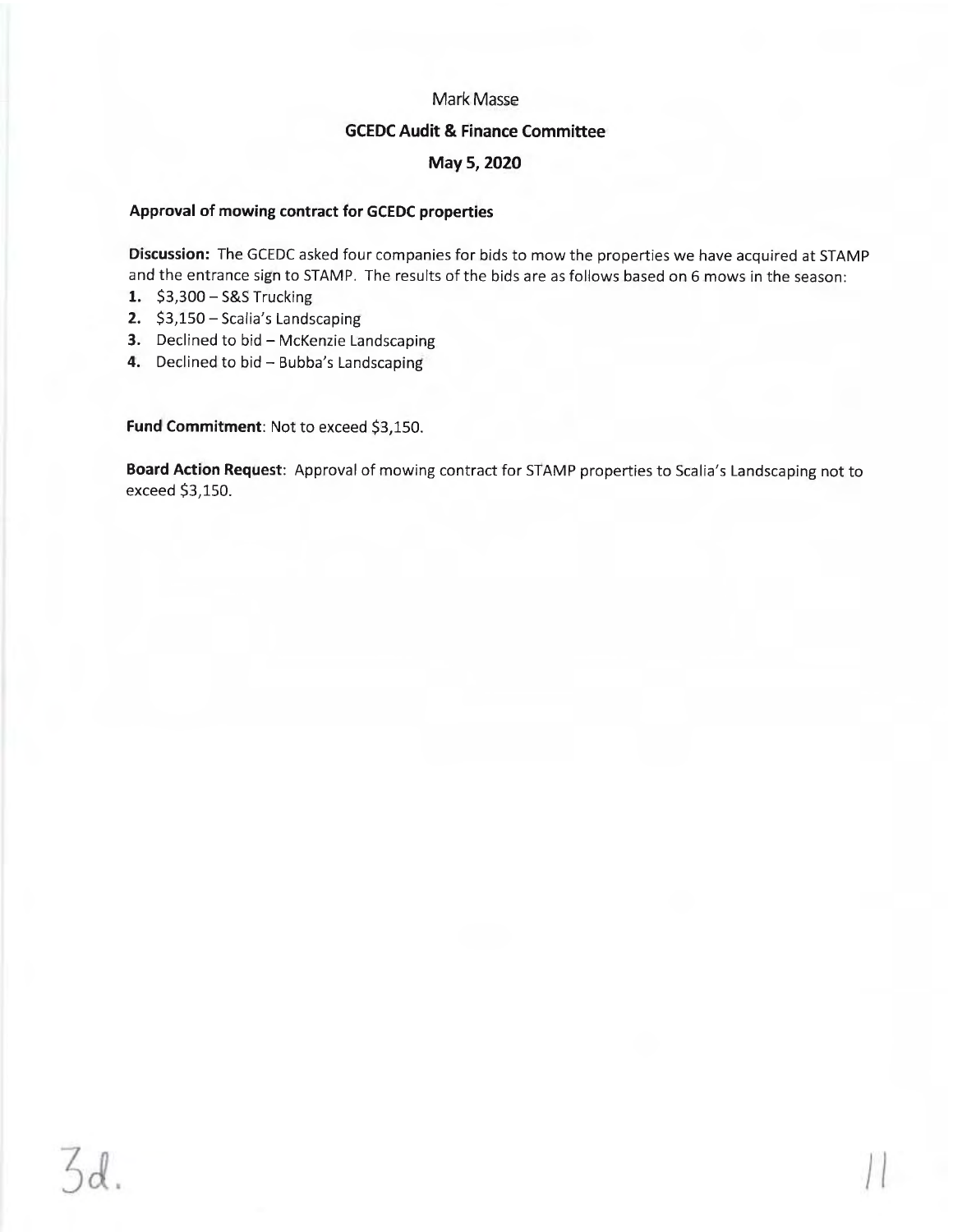# Intermunicipal Agreement (IMA) with the Town of LeRoy amendment for deferral

Discussion: In 2018 the Town of LeRoy signed an IMA with the GCEDC that committed to four annual payments of \$50,000. Due to the recent pandemic and COVID-19, the Town of LeRoy has sent in a request (attached) seeking to defer this year's payment and to amend the agreement to reflect that deferral.

# **Fund Commitment: None.**

Committee action request: Recommend to the full board approval of the IMA amendment to defer the Town of LeRoy payment of \$50,000 for one year.